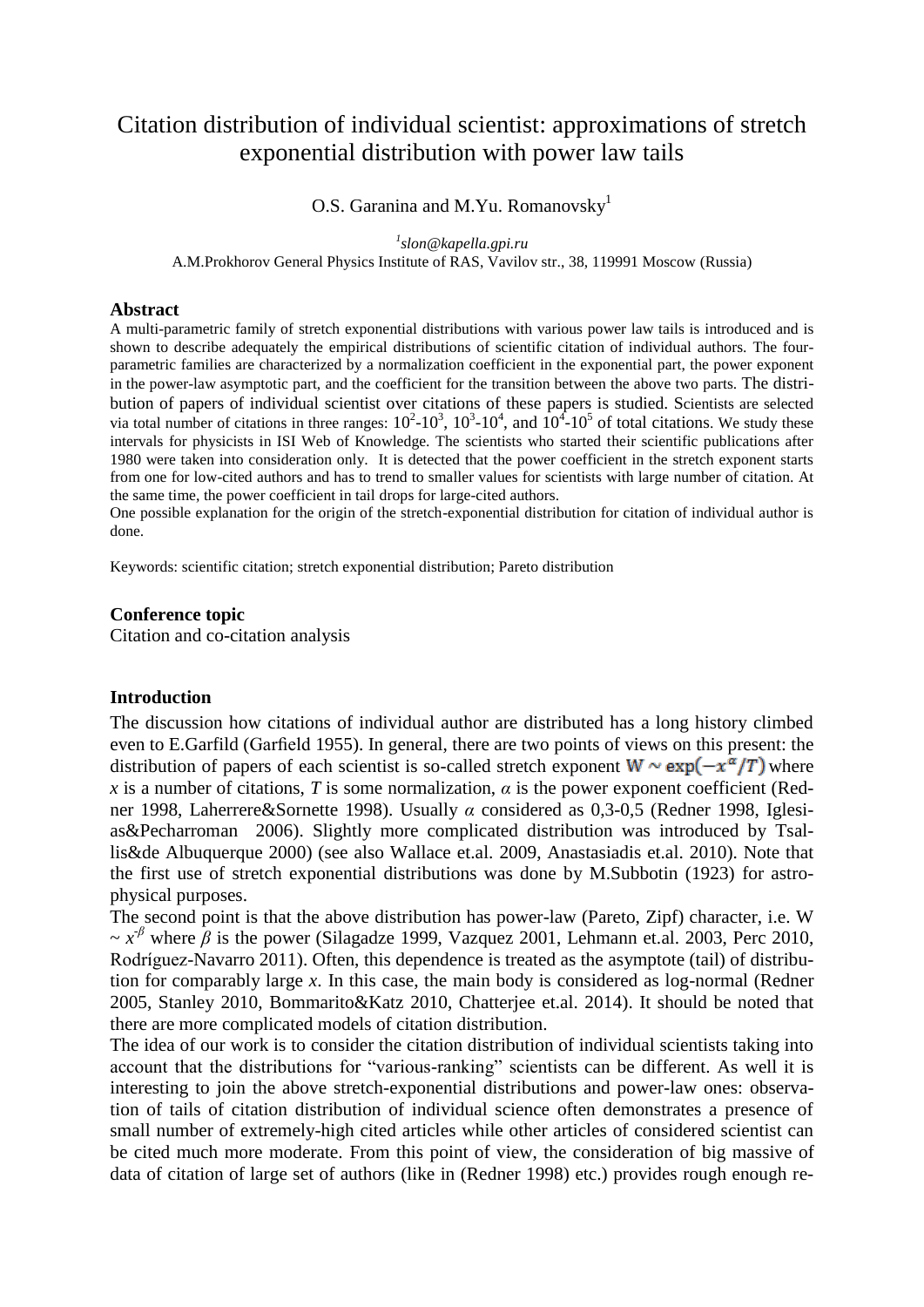sults. Thus, we concentrate on analysis of citation distribution of individual scientists, taking into account some difference in total number of citations of them. The cumulative distribution of number of articles with some or larger number of citations will be analyzed.

Of course, the proposed approach is rough enough since does not take into account the coauthoring of cited articles. Authors think that it should be considered in next studies (may be, not only by us) in case of wide scientific interest.

The descriptive model based on our previous works for tailed distributions: Gauss for stock return distributions (Romanovsky&Vidov 2011), and exponential Boltzmann distribution for new car sells, incomes and weights (Romanovsky&Garanina 2015). Authors do not know consistently introduced mathematical formulae for distributions with exponential main part and power law asymptote.

#### **Multi-parametric family of curves with stretch exponential main part and power law tail**

To define the general form of the desired distribution, one may proceed from the results presented in (Romanovsky&Vidov 2011) as a starting point. According to (Romanovsky&Vidov 2011), that the sum of a large quantity *N* of random values similarly distributed with the probability density function (PDF) of the Student's (generally, non-integer) type  $\sim$  $z_0^{2\beta}/(z_0^2 + f^2)^{2\beta}$  has the distribution of the Gaussian form for comparably small values of fluctuations *f*:

$$
W_G(f) \approx \frac{1}{\sqrt{\pi}} \exp(-f^2)
$$

and ~  $1/f^{2\beta}$  for large *f* (*z*<sub>0</sub> being a normalization constant, the sum is treated as random walks in (Romanovsky&Vidov 2011)). The obvious mathematical generalization to get the exponential part with power-law tail is to perform the transformation  $\hat{f} \rightarrow RT$  (here  $\hat{T}$  can be interpreted as an effective "temperature"). Upon switching from parameters *N*,  $z_0$ ,  $\beta$  to parameters *θ, T, σβ*, the transformation yields the curve with the stretch exponential main part and a transition to power law at the tail in an explicit form of a PDF (Romanovsky&Garanina 2015):

$$
W_{T(\sigma\beta)\theta}(R) = \frac{1}{\sqrt{\pi T}} \int_0^\infty \cos(xR\sigma) \left\{ \frac{2}{\Gamma(\beta - 1/2)} \left[ (\beta - 3/2) \frac{\pi T}{4\theta} \right]^{\beta/2 - 1/4} \mathcal{K}_{\beta - 1/2} \left[ \sqrt{(\beta - 3/2) \frac{\pi T}{4\theta}} \right] \right\}^{\circ} dx
$$
 (1)

Here *R* is variable,  $\Gamma$  is the gamma-function,  $K_{\beta-1/2}$  is the modified Bessel function of the 2<sup>nd</sup> kind (also known as "McDonald function").

The approximation of Eq. (1) for comparably small *R* (up to several units of  $T^{1/2\sigma}$ ) is easily reduced to a dependence on parameter *T* only

$$
W_T(R) \cong \frac{1}{T} \exp\left(-\frac{R^{2\sigma}}{T}\right)
$$
 (2)

The general drop off law for  $W_{T\beta\theta}$  in the case of large *R* is  $R^{-\beta\sigma}$ . The parameter  $\theta$  describes transition among (stretch) exponential and power-law part of (1). This transition goes under larger *R* (and smaller values of  $W_{T(\sigma B)\theta}$ ) under larger values of  $\theta$ .

To obtain a general form of *W*, note that

$$
I_{\beta}(x) = \frac{2}{\Gamma(\beta - 1/2)} \left[ (\beta - 3/2) \frac{x \tau}{4\theta} \right]^{\beta/2 - 1/4} \text{K}_{\beta - 1/2} \left[ x \sqrt{(\beta - 3/2) \frac{\tau}{\theta}} \right],\tag{3}
$$

It is easy to see that it is a monotonic function of  $\beta$ . Indeed, if  $v=\mu+1$ , one finds, considering the rule for modified Bessel functions of the  $2^{nd}$  kind, that the ratio  $I_\mu(x)/I_\nu(x)$  becomes

$$
\frac{I_{\mu}(y)}{I_{\nu}(y)} = \frac{K_{\mu+1/2}(y) - K_{\mu-3/2}(y)}{K_{\mu+1/2}(y)} = 1 - \frac{K_{\mu-3/2}(y)}{K_{\mu+1/2}(y)} < 1
$$

Furthermore,  $\forall \eta : \nu > \eta > \mu$ , and one finds that  $I_{\nu} > I_{\eta} > I_{\mu}$ . Thus, it is not necessary to investigate (1,3) with an arbitrary *β*. It is enough to consider the integer  $\beta = 2, 3, \ldots$ , while integrals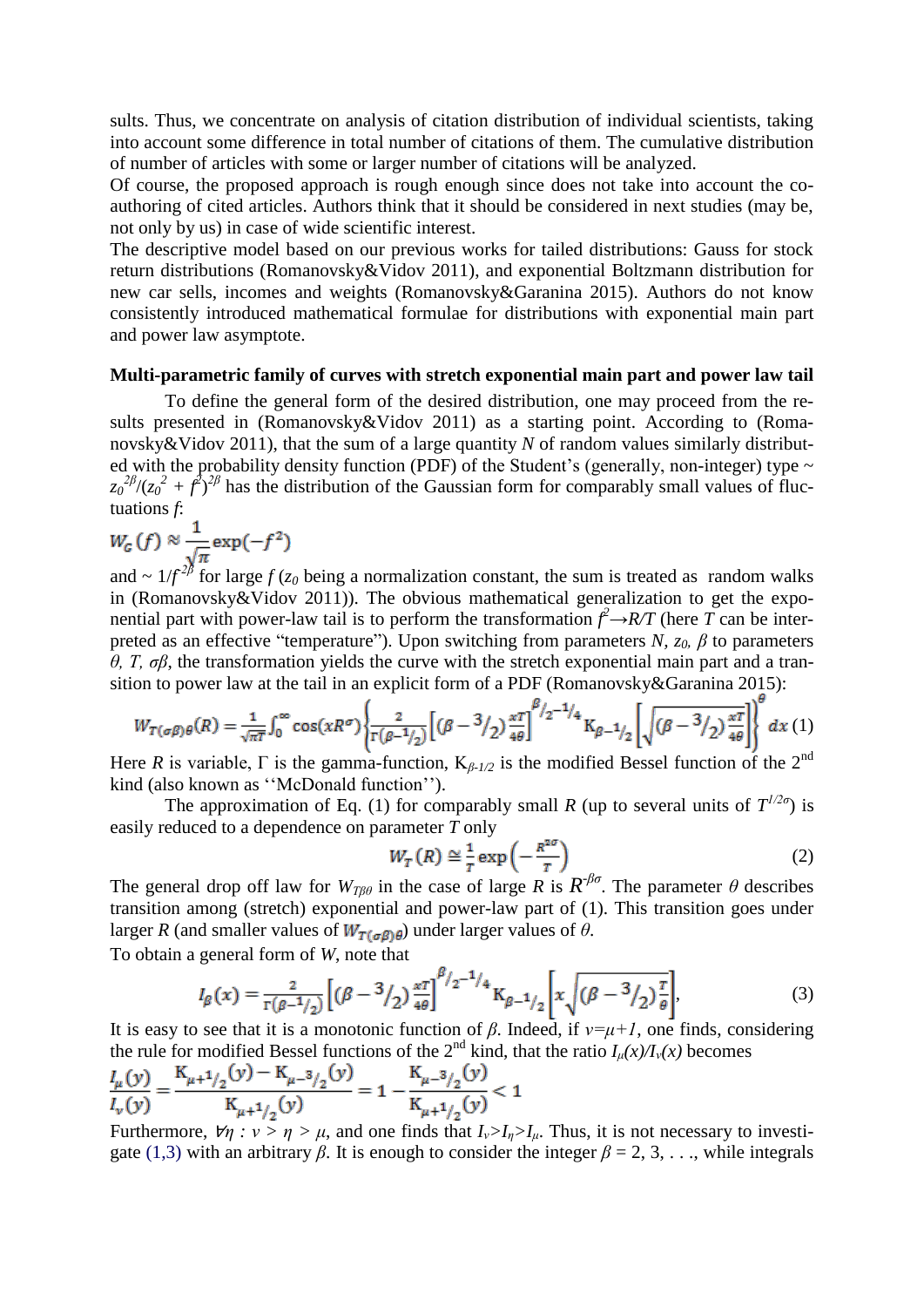with intermediate *β* will be "locked" among integrals with neighboring integers *β* that are expressed by means of elementary functions. Then *n=β*-1,

$$
K_{\beta-1/2} \left[ x \sqrt{(\beta - 3/2)^{\frac{r}{\theta}}} \right] = K_{n+1/2} = \sqrt{\frac{\pi}{2x \sqrt{(\beta - 3/2)^{\frac{r}{\theta}}}} \sum_{k=0}^{n} \frac{(n+k)!}{k! (n-k)! \left[ 2x \sqrt{(\beta - 3/2)^{\frac{r}{\theta}}} \right]^k}
$$
(4)

The three functions  $W_{T(\sigma\beta)\theta}$  for  $\sigma\beta=2, 1, 0.8$  are:

$$
W_{T(\sigma\beta)\theta}(R) = \frac{1}{\sqrt{\pi T}} \int_0^\infty \cos(xR^{\sigma\beta}) \exp\left(-x\sqrt{\frac{\theta T}{2}}\right) \left(1 + x\sqrt{\frac{T}{2\theta}}\right)^{\theta} dx \tag{5}
$$

We used here the simplest form of the function (1) for  $\beta=2$  for the following approximations of empirical data. The functions  $W_{T(\sigma\beta)\theta}$  for  $\sigma$ = 0.5, 0.25, 0.2 are shown in Fig.1. It is seen well-coincidence of general functions with corresponding approximation exponents for comparably small values of variable *R*.



**Fig.1. Functions**  $W_{T(\sigma\beta)\theta}$  for  $\beta = 2$  and  $\sigma = 0.5$  (curve 3),  $\sigma = 0.25$  (curve 2),  $\sigma = 0.2$  (curve 1) for com**parably small** *R***. The straight lines (4-6) are exponents**  $exp(-R^{2\sigma}/T)$  **for**  $\sigma=1,0.5,0.4$  **respectively. Here** *T***=1,** *θ***=300.**

For large *R*, these functions drop off as  $R^2$ ,  $R^1$ ,  $R^{0.8}$  respectively (see Fig.2):

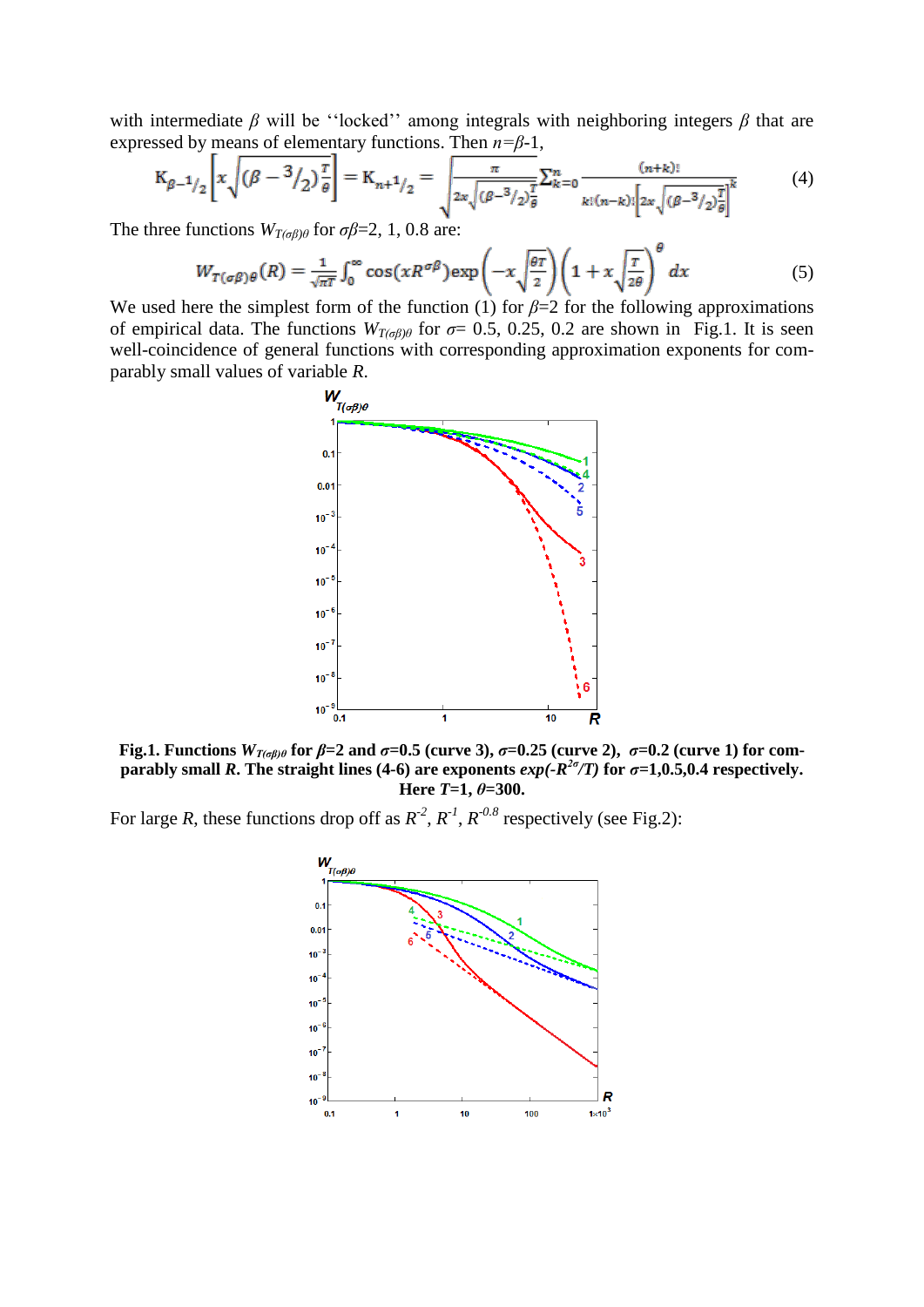## **Fig.2. Functions** *WT(σβ)θ* **for the same** *β* **and** *σ* **(curves 3-1) as on Fig.1. Hyperboles** *R -βσ* **(straight lines 6-4 on double-logarithmic plot**) have  $\sigma$ =0.5, 0.25, and 0.2 (curve 4) respectively. Parameters *T***,**  $\theta$  are the same as on Fig.1.

Thus the introduced function (1) well-describes the stretch exponent for small (and moderate) values of argument, and provides power-law asymptotes for large *R*. We used these functions in the next section.

## **Distribution of citation of individual authors**

One was found that distributions of citation of individual authors are different. It can be expected due to, for example "Matthew effect" (see Bonitz et.al. 1997, Bonitz&Scharnhorst 2001, Stanley 2010). One may expect that scientists with total number of citation in range  $10^2$ -10<sup>3</sup>,  $10^3$ -10<sup>4</sup>, and  $10^4$ -10<sup>5</sup> have different distributions of citation. Let us call the scientists with total number of citations in these ranges as the "first-type scientist", etc. We study these intervals for physicists in ISI Web of Knowledge. The scientists who started their scientific publications after 1980 were taken into consideration only. One was taken 20 scientists for the first two ranges, and several scientists for the third. Typical examples of citation distributions are presented below on Figs. 3-5.

On Fig. 3, the cumulative citation distribution (i.e. the number of articles with citations larger than the value  $R$ ) for experienced scientists with total number of citations in the first range  $10^2$ - $10^3$  is presented:



**Fig. 3. The distribution of articles over citations for the first-type scientist. Open squares are empirical points, the solid curve is**  $W_{T(\sigma\beta)\theta}$  **(5) for**  $\beta=2$ **,**  $\sigma=0.5$ **,**  $T=6.5$ **,**  $\theta=10$ **, dashed line is an exponent** (2) with  $\sigma = 0.5$ ,  $T = 6.5$ .

The function *WT(σβ)θ* on Fig.3 is normalized on total number of articles of the first-type scientists in ISI Web of Knowledge. The variable *R* is the number of citations normalized on *T* that is the mean citation of this author. It is seen that the function  $W_{T(\sigma\beta)\theta}$  (5) well describes the empirical data, the clear difference from the exponent (2) is on-site. At the same time, the total exit on the asymptotic curve  $\sim R^{-2}$  does not realize. The last was observed for other-types scientists.

The citation distribution of the second-type scientist (this is a range of world well-known person) is demonstrated on Fig. 4: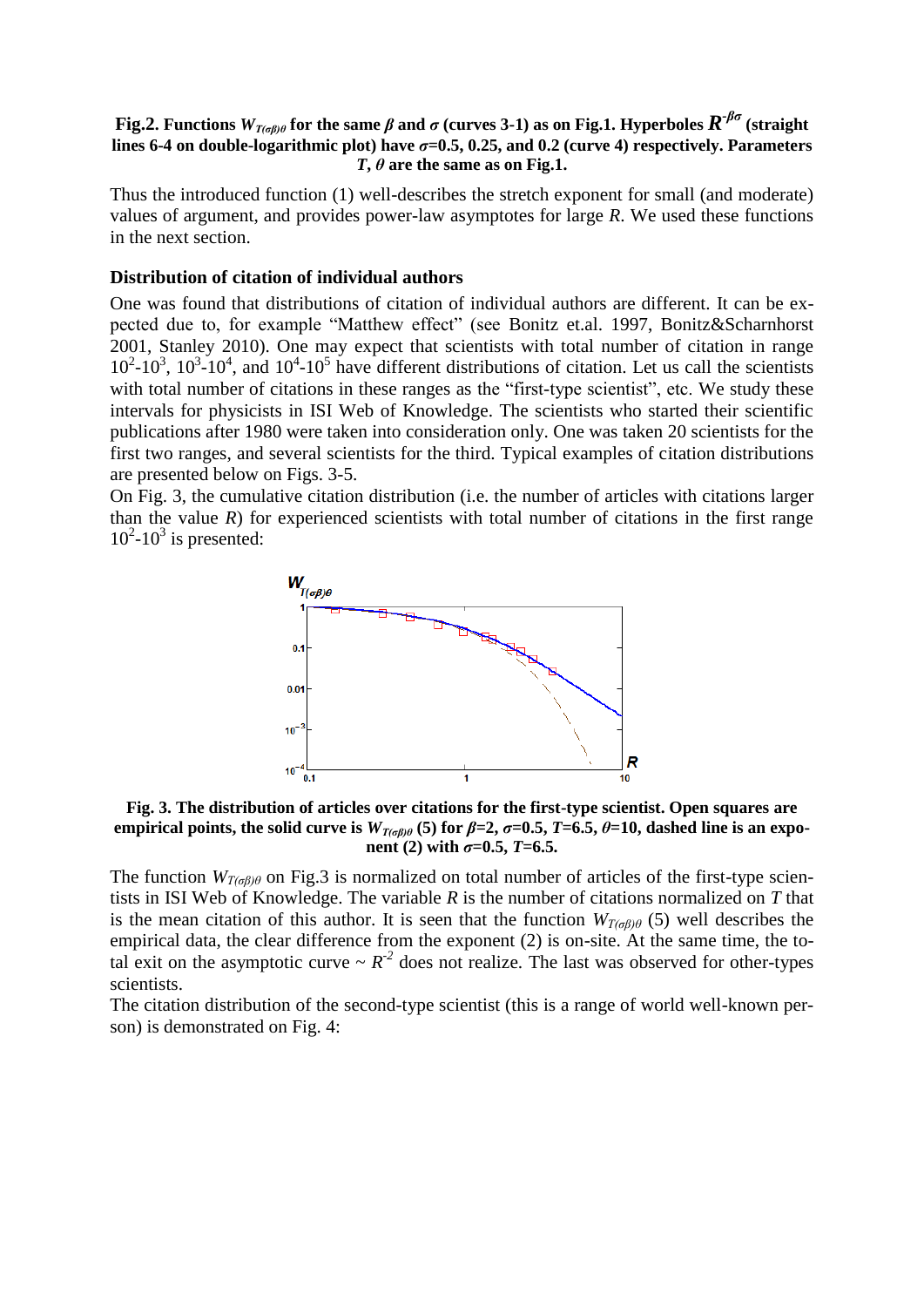

**Fig.4. The distribution of articles over citations for the second-type scientist. Open squares are empirical points, the solid curve is**  $W_{T(\sigma\beta)\theta}$  **(5) for**  $\beta=2$ **,**  $\sigma=0.25$ **,**  $T=47.4$ **,**  $\theta=5$ **, dashed line is an exponent** (2) with  $\sigma = 0.25$ ,  $T = 46$ .

The normalization of *WT(σβ)θ* on Fig.4 was on total number of articles also. Indeed, the variable *R* is normalized now on  $T^{2\sigma} = (47.4)^{2\sigma} = 6.9$ . The "difference" between empirical data as well as function (5) with pure stretch exponent  $exp(-R^{1/2}/T)$  is larger than on Fig. 3 for the first-type scientist. The total exit on the asymptotic curve  $\sim R^{-1}$  does not realize also.

The citation distribution of the third-type scientist (this is a range of Nobel Prize winner) is demonstrated on Fig. 5:



**Fig.5. The distribution of articles over citations for the thhird-type scientist. Open squares are empirical points, the solid curve is**  $W_{T(\sigma\beta)\theta}$  **(5) for**  $\beta=2$ **,**  $\sigma=0.2$ **,**  $T=340$ **,**  $\theta=5$ **, dashed line is an exponent** (2) with  $\sigma = 0.2$ ,  $T = 340$ .

The normalization of  $W_{T(\sigma\beta)\theta}$  on Fig.5 is the same, the variable *R* is normalized now on  $T^{2\sigma}$  =  $340^{2\sigma}$  = 10.3. It is interesting that all values  $T^{2\sigma}$  for all three-types scientists close to each other and may characterize the citation distribution of individual scientist.

#### **Explanation attempt**

Let us try to explain the appearance of stretch exponents in cumulative distribution of such random values like citations. We start from the standard exponential distribution

$$
W_1 = \exp(-x) \tag{6}
$$

Where we used normalization  $T=1$  to simplify the following expressions. Note that distributions like (6) arise often in problems of two-body exchange in process of body collisions (in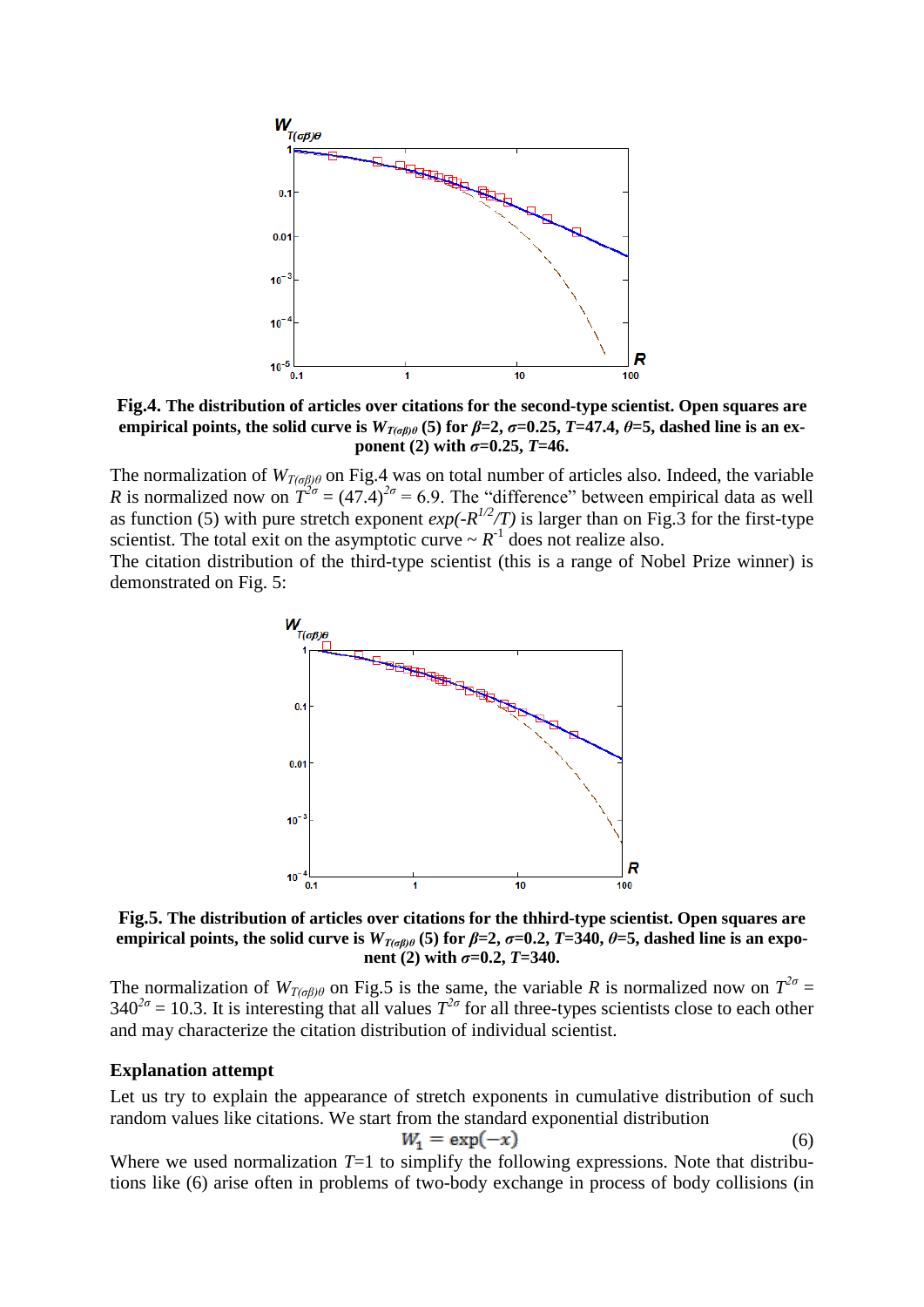this case, there is two-body exchange of energy, see Landau&Lifshitz 1980), in money distribution (see Dragulescu&Yakovenko 2000).

How these calculations can be "translate" into the language of citations? The first cause of citation of some article is the scientific results of this article. Since the author who can potentially cite the above article may find or not find this article, the process of citation due to the scientific significance looks like the two-body exchange (of information in this case) and is provided by distribution (6). Thus it may impress that the basic citation cumulative distribution arise due to the scientific significance of the article and looks like (6).

There are clear additional independent causes for citation. One of them is the name of author (or one of authors in case of co-authoring) of potentially cited article. It may be the name of scientist in the group that works in the same area of science studied the author of cited paper, there arise another causes to cite some scientist. Since this scientist may also be chosen randomly in the process of information exchange, the probability distribution to cite this scientist looks like (6) also. If now the citation is realized due to two causes: by scientific significance and cited article author, the random value of such citation is the factor of two random values characterized by distribution (6).

Since the causes for citation are independent, they can be considered as some coordinates. For two cases, they are above "scientific significance" and "author's name". The variation of these coordinates here are from small to large scientific significance and from large to small reputation of cited scientist. Thus the citation now is the two-dimension "square" procedure in comparison with "linear" for one cause (see Fig.6):



**Fig.6. The distribution of citations (dots) in two "coordinates": "scientific significance" and "author's name", see explanations in text**.

At the same time, we observe citation as principally one-dimension value: the citation either exists or does not exist. Therefore, all distributions (6) reduce to one dimension. The transformation of coordinates in (7)  $x^2 \rightarrow y$  provides than for cumulative distribution function

$$
W_2(y) = \exp(-\sqrt{y})\tag{7}
$$

i.e. the main part of stretch exponent (2) with  $\sigma$ =0.25. These stretch-exponents distributions were observed by us and described in the chapter of this paper "Distribution of citation of individual authors".

The same procedure in case of three clearly existed "coordinates" provides cumulative distribution

$$
W_3(y) = \exp(-\sqrt[8]{y})\tag{8}
$$

etc.

Of course, all above speculations may be apply to pure stretch exponential distributions directly. However the same conduction for power-law tailed stretch exponential distributions should take into consideration the power exponents in tails for original distributions of "scientific significance" etc., and needs the volumetric calculations.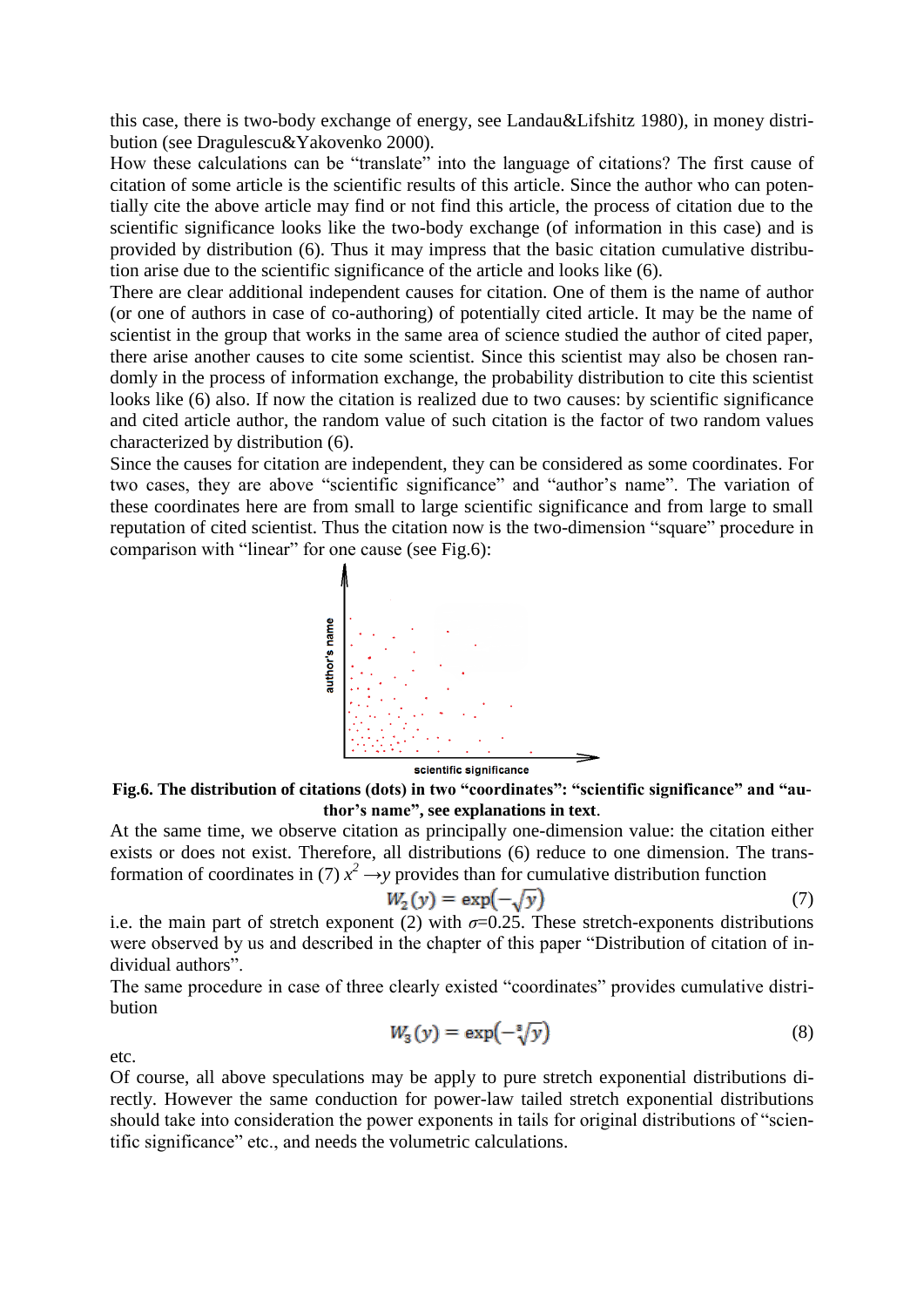## **Conclusion**

The 4-parametric family of functions representing the stretch exponential distribution for small and medium values of the argument combined with a power-law asymptotic tail, along with various transitions between these two parts, is introduced. These functions are demonstrated good fitting of the available empirical data for the cumulative distribution of articles of individual scientist over their citations.

Abstracting from the co-authoring of cited paper, one may conclude that these cumulative distributions of papers of individual author versus their citations have character of stretch exponent for small and moderate values of citations, and power-law form for asymptotic part. It looks that the "power of stretch", i.e. the introduced coefficient  $\sigma$  depends on the total number of citations, moreover, this coefficient starts from  $\frac{1}{2}$  (i.e. distributions start from normal exponent) and becomes smaller with an increase of the total number of citations. The power-law force becomes smaller in return.

The first attempt to explain the "main body" of distributions (stretch exponents) is provided.

# **Acknowledgements**

The paper is support by RFBR grant 13-07-00672.

## **References**

- Anastasiadis, A.D., de Albuquerque, M.P., Mussi, D.B. (2010). Tsallis q-exponential describes the distribution of scientific citations - a new characterization of the impact. *Scientometrics,* 83, 205– 218.
- Bommarito, M.J., Katz, D.M. (2010). A mathematical approach to the study of the united states code. *Physica A*, 389. 4195–4200.
- Bonitz, M., Brukner, E., Scharnhorst, A. (1997). Characteristics and impact of Matthew effect for countries. *Scientometrics*, 40, 407-422.
- Bonitz, M., Scharnhorst, A. (2001). Competition in science and the Matthew core journals. *Scientometrics*, 51, 37-54.
- Chatterjee, A., Asim Ghosh, A., Chakrabarti, B.K. (2014). Universality of citation distributions for academic institutions and journals. <http://arxiv.org/abs/1409.8029v1>
- Garfield, E. (1955). Citation indexes for science: A new dimension in documentation through association of ideas. *Science*, 122. 108–111.
- Dragulescu, A., and Yakovenko, V.M. (2000). Statistical mechanics of money. *The European Physical Journal B*, 17, 723–729.
- Iglesias, J.E., Pecharroman, C. (2006). Scaling the h-Index for Different Scientific ISI Fields. Online: <http://arxiv.org/ftp/physics/papers/0607/0607224.pdf>
- Laherrere, J., Sornette, D. (1998). Stretched exponential distributions in nature and economy: "fat tails" with characteristic scales. *The European Physical Journal B*, 2, 525-539.
- Landau, L.D., Lifshitz, E.M. (1980). Statistical Physics. Amsterdam: Butterworth-Heinemann; 3<sup>rd</sup> edition.
- Lehmann, S., Lautrup, B., Jackson, A.D. (2003). Citation networks in high energy physics. *Physics Review E,* 68. 026113.
- Perc, M. (2010). Zipf's law and log-normal distributions in measures of scientific output across fields and institutions: 40 years of slovenia's research as an example. *J Informetrics,* 4, 358–364.
- Petersen, A.M., Fengzhong Wang, and Stanley, H.E. (2010). Methods for measuring the citations and productivity of scientists across time and discipline. *Physics Review E,* 81, 036114.
- Redner, S. (1998). How popular is your paper? An empirical study of the citation distribution. *The European Physical Journal B,* 4, 131-134.
- Redner, S. (2005). Citation Statistics from 110 Years of Physical Review. *Physics Today,* 58. 49–54.
- Rodríguez-Navarro, A. (2011). A simple index for the high-citation tail of citation distribution to quantify research performance in countries and institutions. *PLoS ONE,* 6, e20510.
- Romanovsky, M.Yu., Vidov, P.V. (2011). Analytical representation of stock and stock-indexes returns: Non-Gaussian random walks with various jump laws. *Physica A*, 390, 3794–3805.